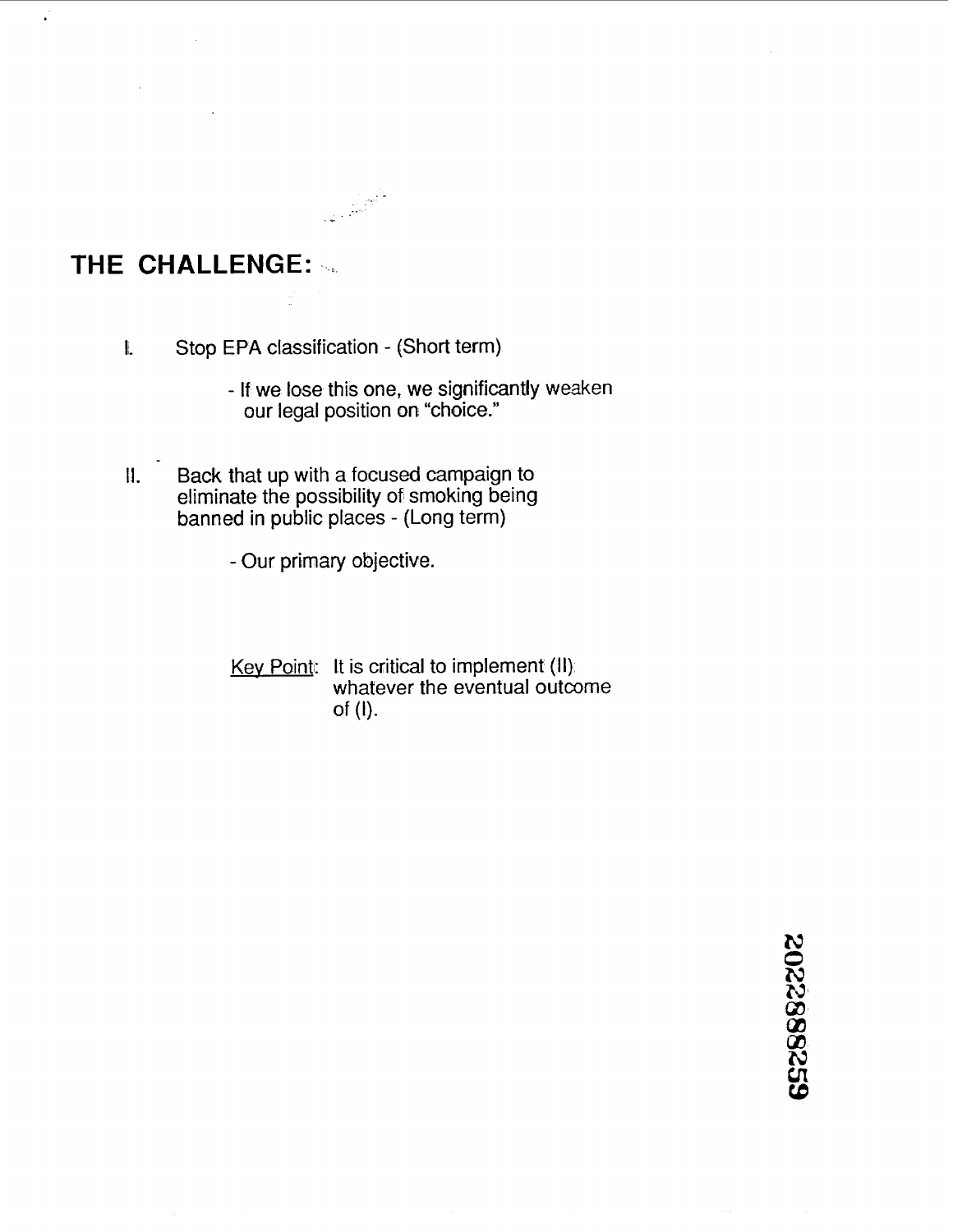# **WIN THE EPA STRUGGLE:**

• Two Primary Thrusts

 $\overline{a}$ 

- Political
- Influencers, allies

#### **Political Thrust**

tiva.

- Focus On the President During This Campaign Period
	- Message: "Mr. President, you don't need any more problems... EPA is a bomb ready to go off...<br>Put them on hold until after the election."
	- Focus on EPA track record, lack of critical priorities, etc.
	- Include OSHA strategy
	- Embraces Dingle initiative

#### **Influencers, Allies**

- Use Philip Morris OSHA Filing as Basis for Focused Rolling Brieflings
	- Editorial Boards of major media, business and key trade publications
		- + Wall Street Journal
		- + New York Times
		- + Penton, Chilton
		- $+$  Etc.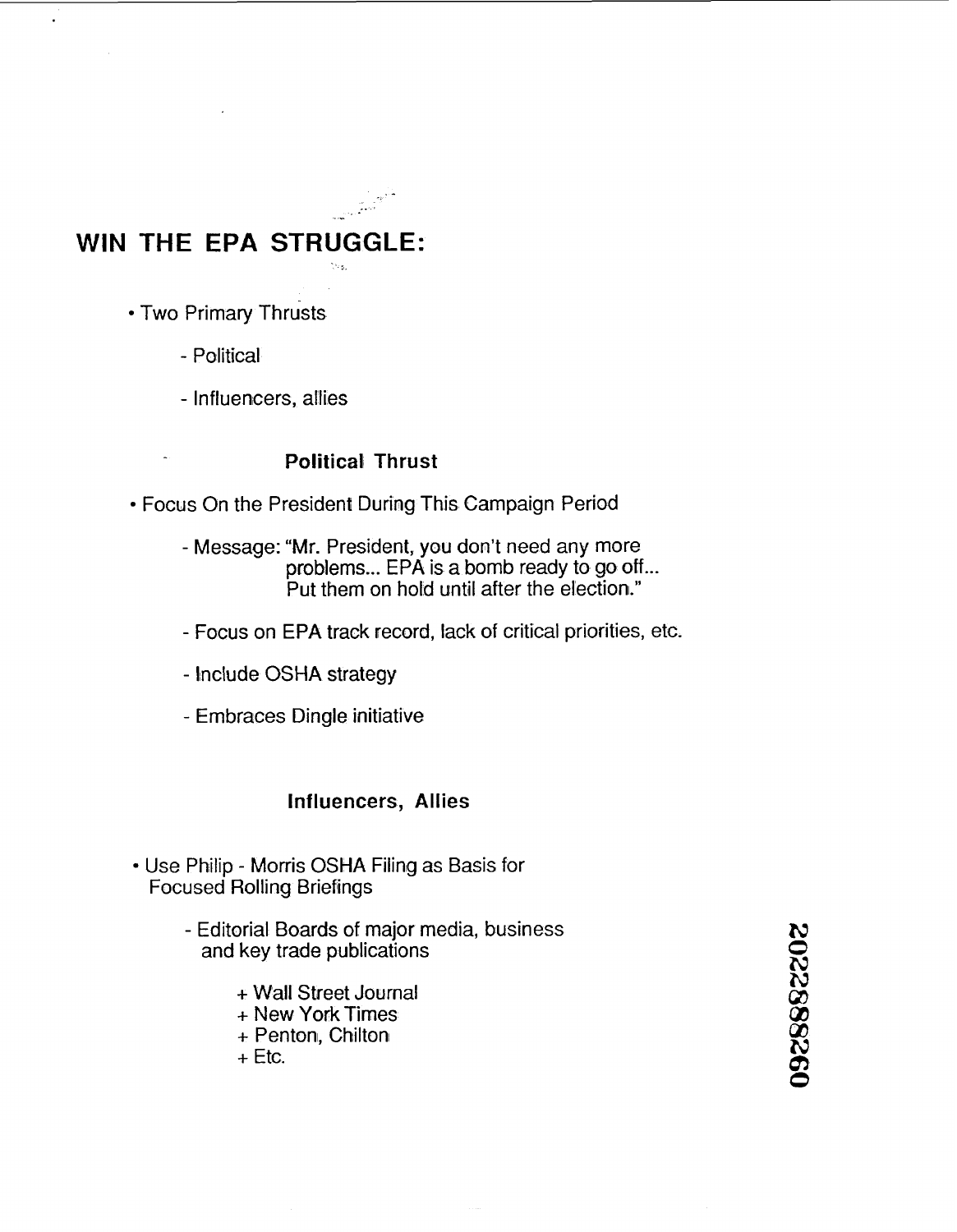#### Influencers, Allies (Continued)

.<br>Vite

- Major corporations
	- + Senior management groups
- Trade and business associations
	- + NAM
	- $+$  AISI
	- + ssci
	- + Council for Corporation Counsels
	- **-t:** Etc.
- Other support groups
	- + ACLU
	- + Select labor groups
	- + Libertarians
	- + Farmers
	- + Agricultural equipment manufacturers
	- + Consultants
	- $+$  Etc.
- Begin That process Now
- Stay Low Profile
- Keep This Initiative Separate From EPA Initiative
- Focus on Solutions ... Standards
- Include discussion of other OSHA Filings

Key Point: Time is of the Essence in All of the Above.

1928882202

ķ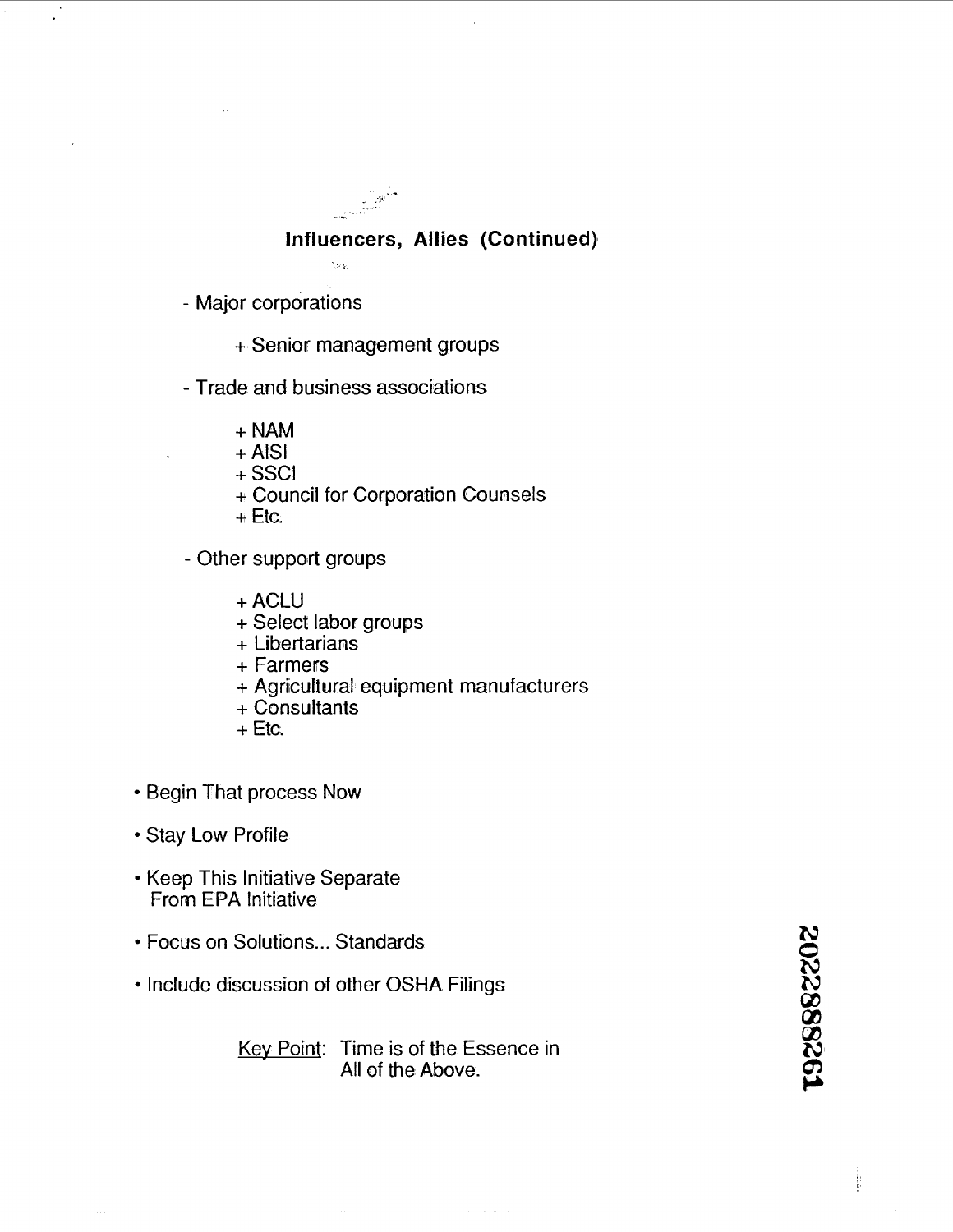#### **PREPAREDNESS PLAN: D-DAY** ...

• If EPA Does Classify Secondary Smoke as Class A

- Keep temperature down... Minimize news... But there must be a solid response
- Best case: TI responds and says ...
	- $+$  We are disappointed.
	- + Science is faulty

- + Real implications depend on OSHA
- That leaves Philip-Morris in ideal position to take initiative on "solutions" as follow up

#### **OPTIONAL PLAN: D-DAY...**

• Launch the Law Suit... With a Bang

- Use that as the platform for all critical messages with press, influentials
	- + Ineptitude of EPA
	- + Bad science
	- + Failure of EPA to follow own procedures
	- + Inappropriate assumption of authority
	- + Agency out of control
	- + Corruption
	- + Track record of gross errors
	- + Lack of intelligent prioritization

• Requires TI Initiative, Support

20228882262

ii<br>E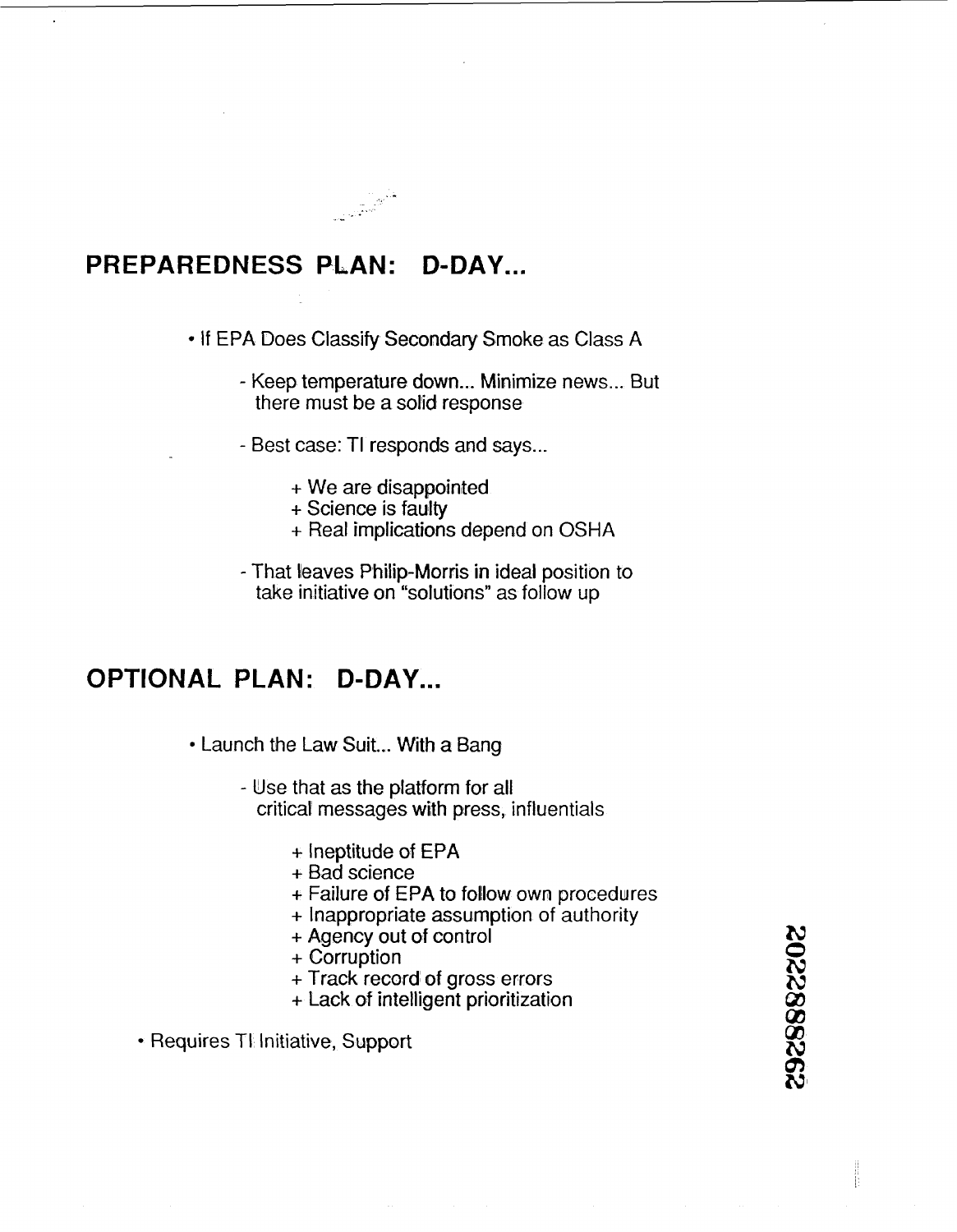#### **PREPAREDNESS PLAN: EPA ASSESSMENT LEAK**

Could occur on any day, starting now

- We Must Respond:
	- We have not seen the study
	- The issues are very complex
		- + Cite other studies on respiratory illnesses
	- The science is faulty on workplace issues; we have no reason to expect it to be any any better re: in-home issues
		- + Cite failure of EPA to follow own procedures
	- But, as a practical matter, I would not blow smoke into my children's faces; I would not expect most parents to blow smoke into their children's faces; the issue is one of being a responsible smoker and parent. Etc., etc.
	- TI message must be in alignment with above.

Again: Time Is of the Essence.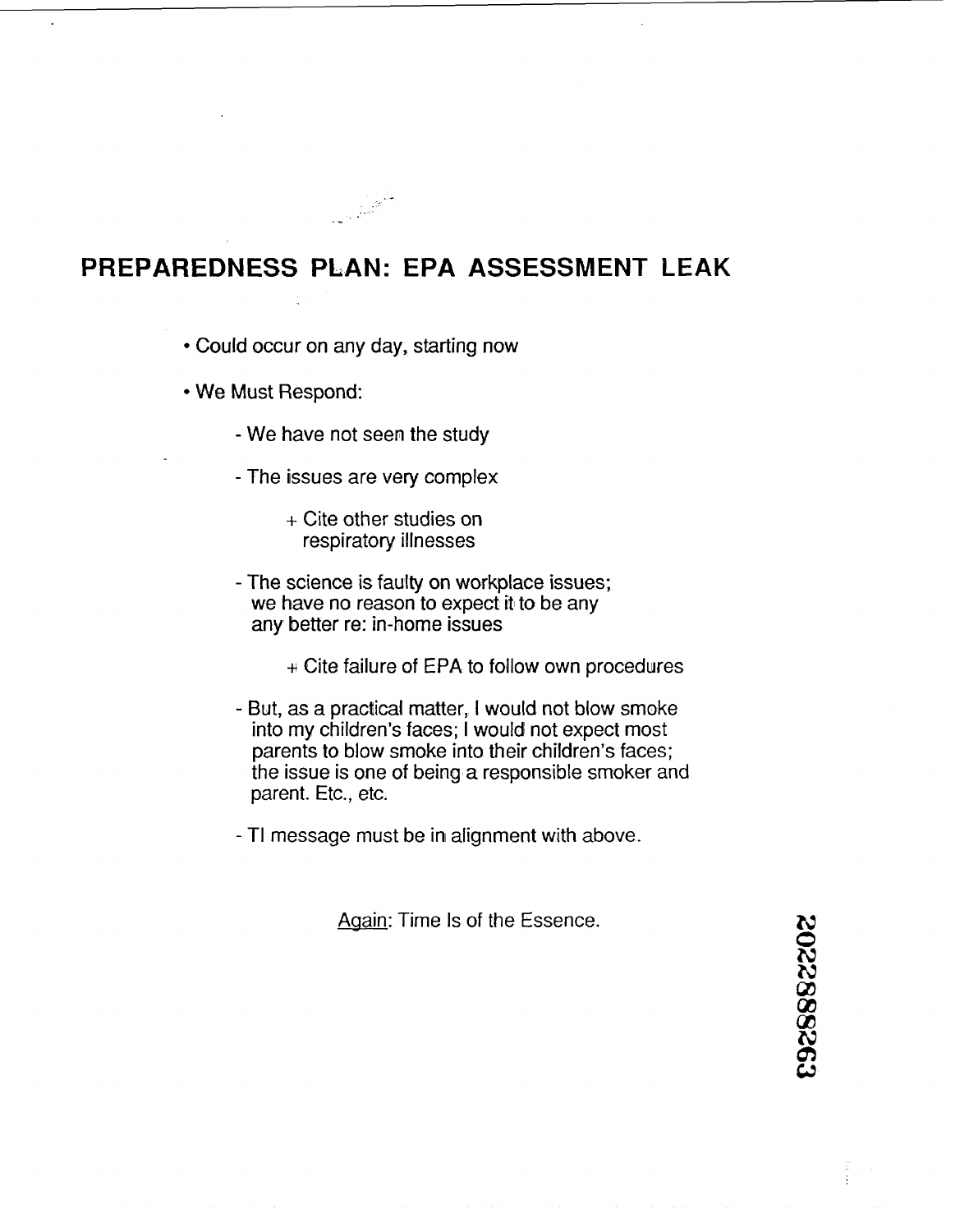

### **LONG TERM PROGRAM:**

- Builds on EPA Initiative (Above)
- We Have to Take Back the Middle Ground... Be and Be Seen As Reasonable; A Serious, Legitimate Participant in the Debate
- Our Strategy Will Be to Foster Commitment Among Key Audiences to the Concept That, *As* **A** Democracy We Should Accomodate Both Smokers and Non-Smokers in Harmony and Peace.
- In Furthering That Strategy We Will Focus on Solutions That Work --Giving People Control
- Success Here Will Allow Us to Prevail in Preventing Smoking From Being Banned in Public Places
- But, That Will Require Long-Term Commitment/Active Support From Top Management
	- No backtracking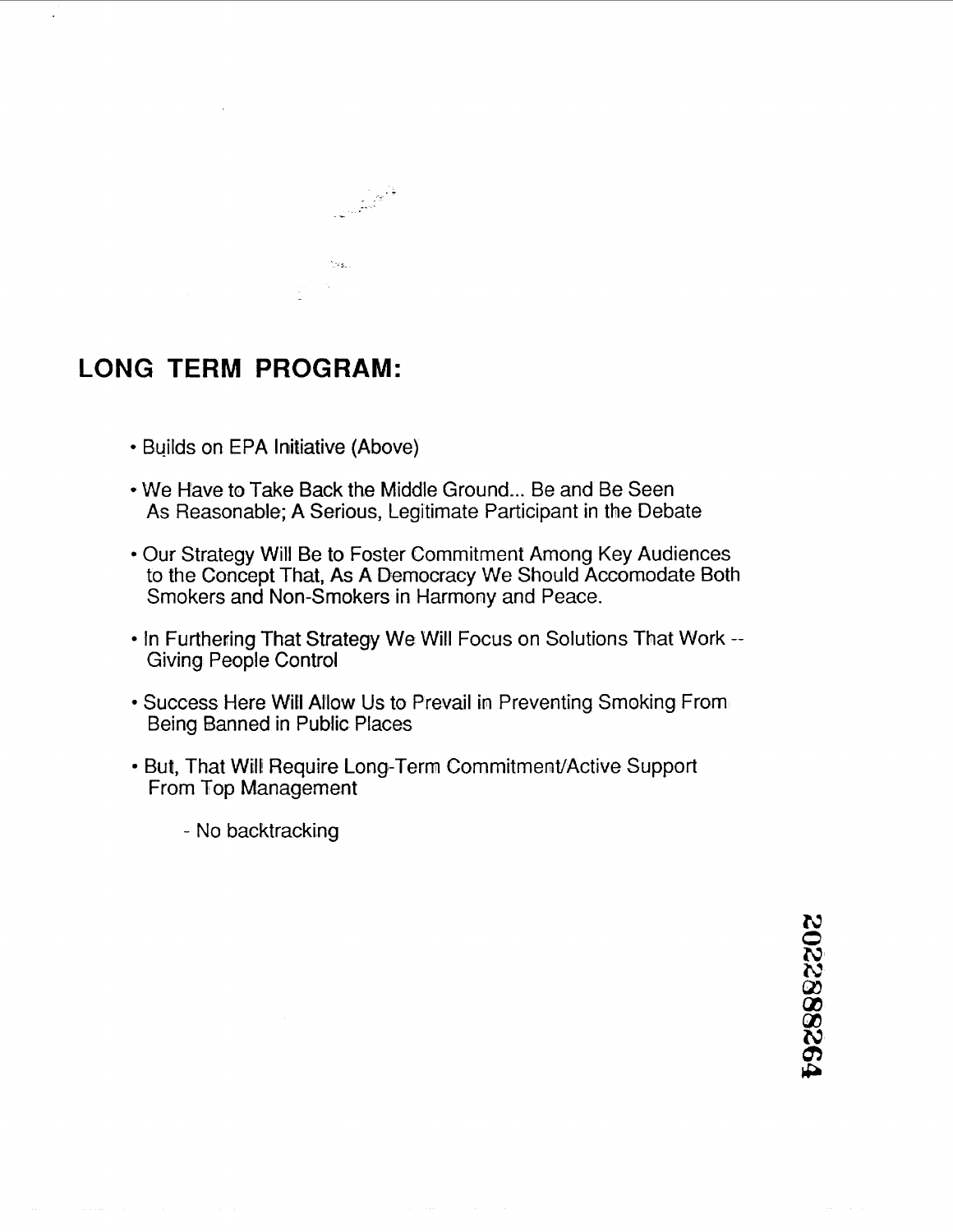# THE OBJECTIVE

Make the Concept of A Total Ban on Smoking in Public Places Unacceptable (Politically Unwise) in the U.S. Over the Next TWO to Three Years.

#### **THE STRATEGY**

Build From A Base of Strength -- Our Work on "Accomodation". Position "Accomodation" As Fundamental to Our Values and Beliefs as A Democratic Society ... Build Active Involvement and Support for That Concept With All Key Audiences Through Integrated, Coherent Initiatives That Align With the Issues of the Day... Use State-of-the Art Research to Provide Both Grounding and Measurement to Maximize the Impact of This Effort.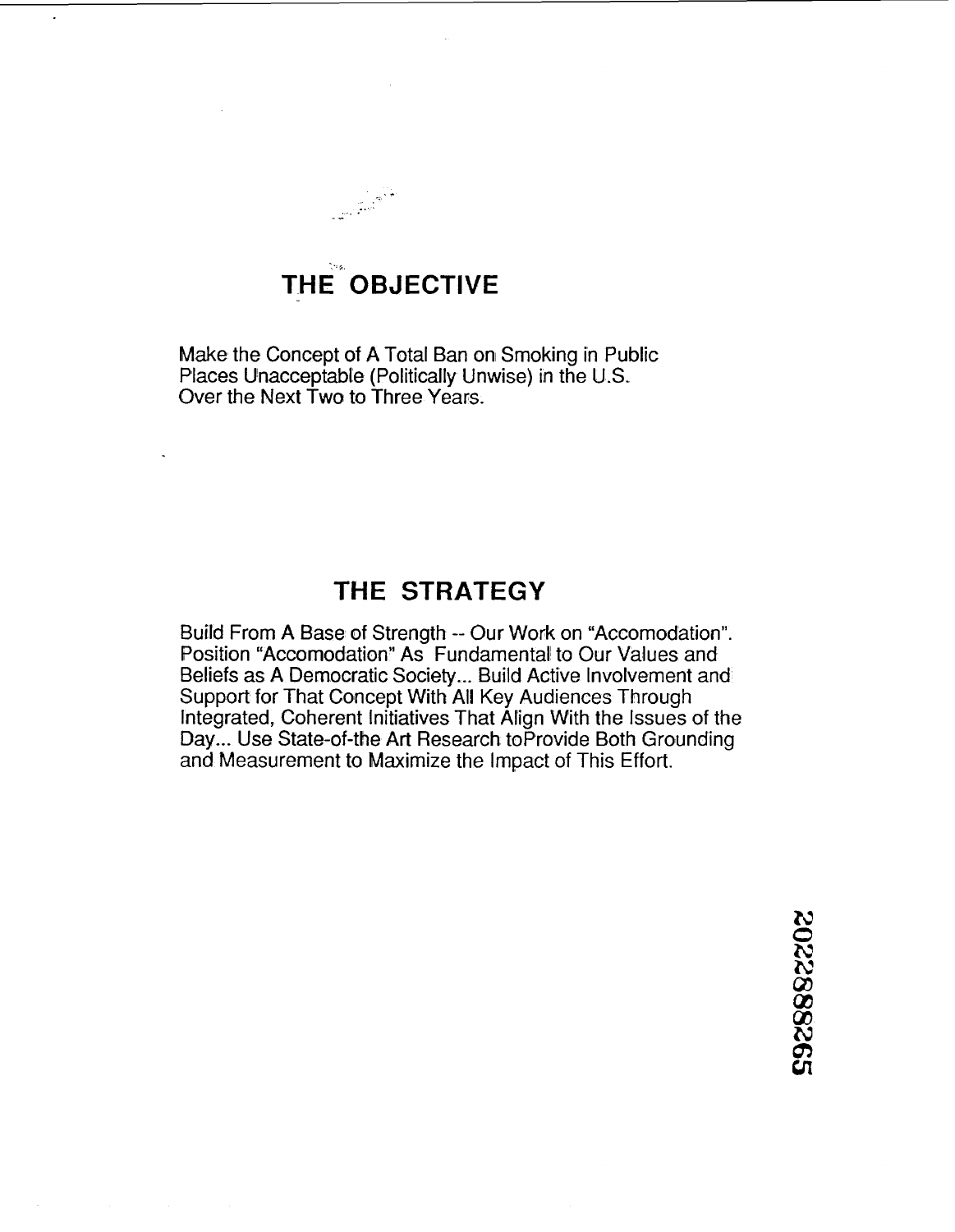# **CRITICAL ISSUES: US VS.THEM** ... '. :..

- Them (The Opposition)
	- Totally Committed
	- Clear, Coherent Strategy
	- Highly Targeted in Approach, Activities
	- Powerful, Well Linked Network
	- Quick, Mobile
	- Strong Allies
	- Staying Power
	- Image of Being on the Side of Reason
- Us (The Industry/The Company)
	- No Clear, Consistent Strategy
	- Reactive ... No Long Term Drive ... Knuckle-Dragging, Legal Thinking Determines Everything
	- Fear of Failure Fosters Lack of Will/Ability to Be Aggressive/Take Action
	- Focus on Heel Dragging vs. Proactive, Positive Initiatives
	- Lack of Credibility
	- Weak Support Network
	- Image of Being Unreasonable/Unresponsive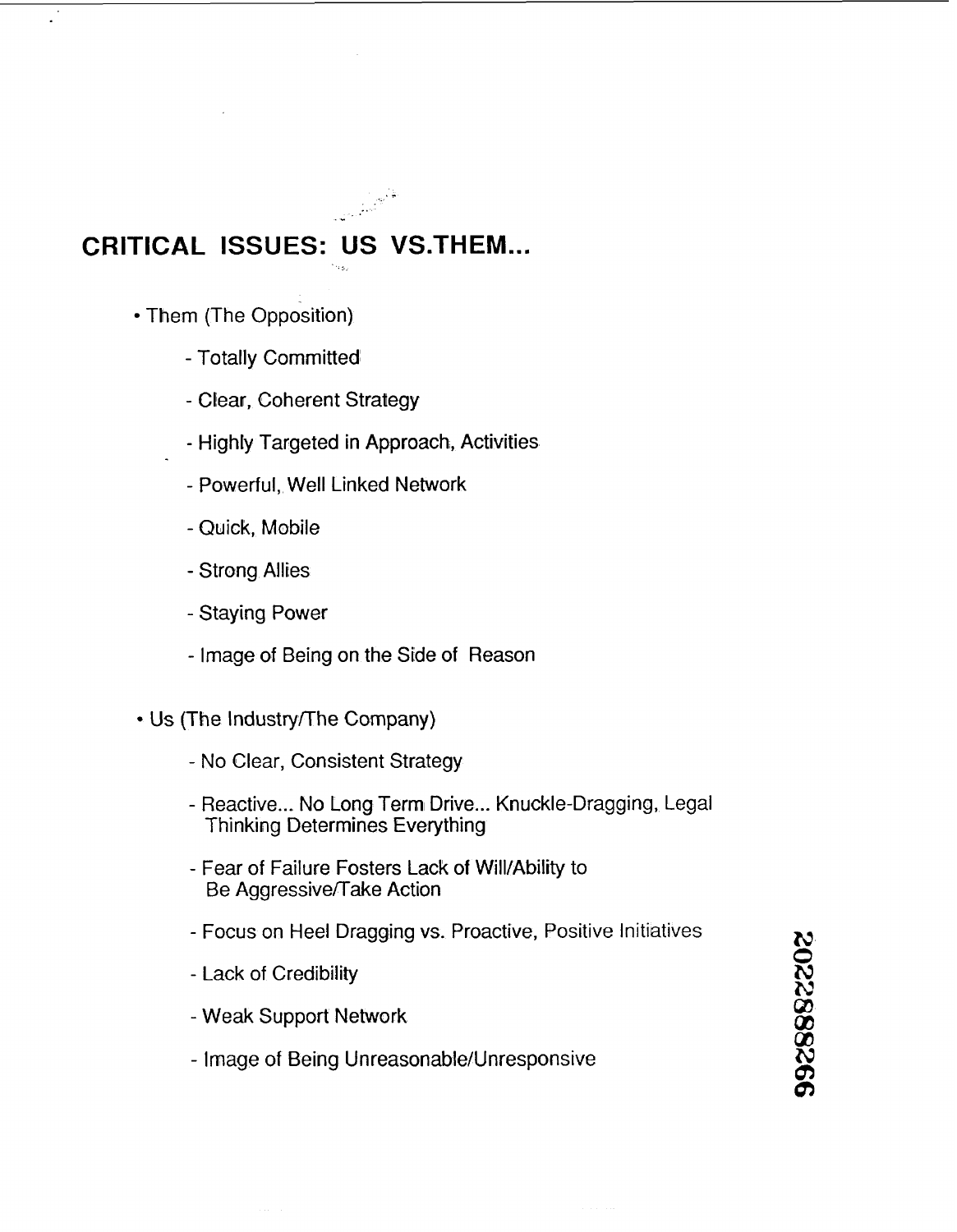

 $\ddot{\phantom{a}}$ 

- Clear, Agreed Goal and Plan
- Committed, Three Year Strategy and Actions
- Strong, Visible Leadership
- A New Internal Mindset
	- Moving from negative to positive
	- Long term perspective/Eye on the "Big Issue"
	- Change the language
		- + From legal/science to hurnan/societal
		- + The language of tolerance/accornodation
	- Focus on proactive initiatives
		- + Pick our fights vs. react
	- Bias to action
	- Determination/Staying the course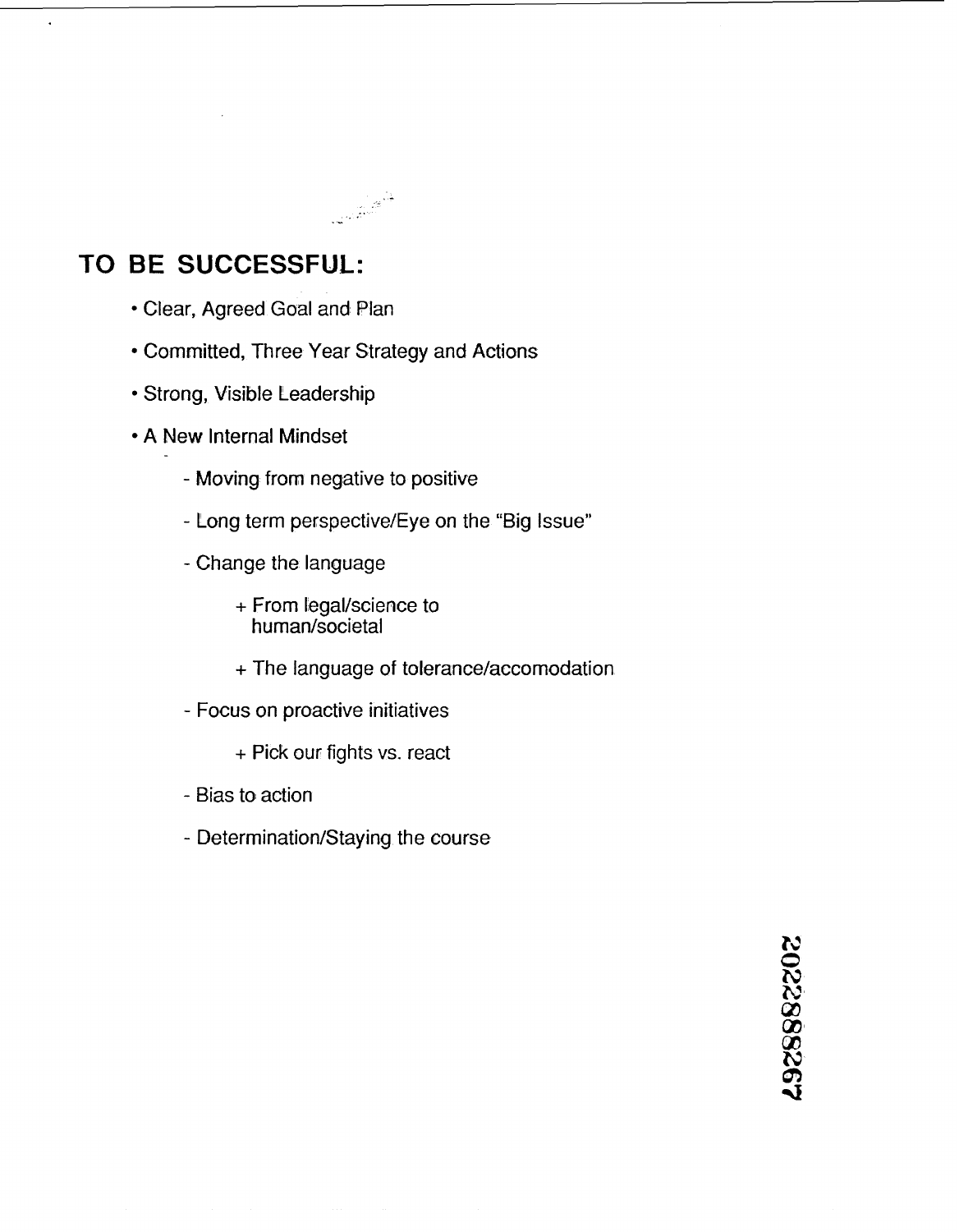#### KEY INITIATIVES...

The following is a list of possible activities that was developed during the Arrowwood session which the team considered important to the objective of making the concept of a total ban on smoking in public places unacceptable (politically unwise) in the U.S. over the next two to three years. To take these ideas to action will require that they be further refined and developed in the form of an integrated, coherent, dedicated, marketing plan based on clear objectives, a firm timetable and realistic budget assessments.

.<br>Tria

**Activity... By...** Preparatory: Multi-Dimensional Research - Economic Model  $+$  Cost to the company if the scenario does not change June/92  $+$  Value of taking this initiative National Values/Motivations/Metaphores Analogies... What Works and What Doesn't + Smokers

> + Non-Smokers July/92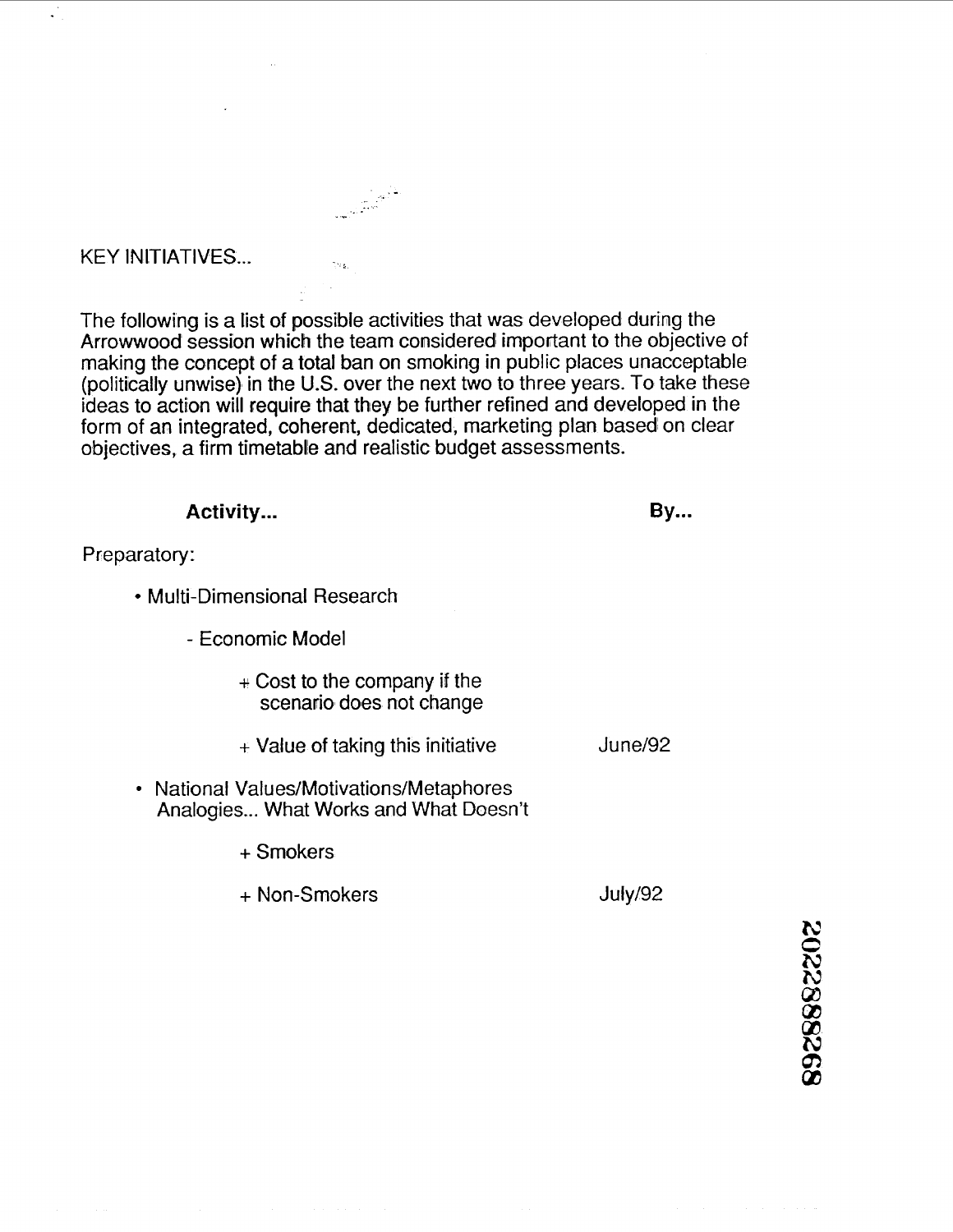# **Activity** ...

t<br>Va

**By...** 

892888202

 $\bar{z}$ 

 $\ddot{\phantom{0}}$ 

Major Initiatives:

 $\ddot{\phantom{0}}$ 

| • Establish National Coalition for<br>Accomodation of Smokers and Non-Smokers                                               |              |
|-----------------------------------------------------------------------------------------------------------------------------|--------------|
| - Luminaries from both sides                                                                                                |              |
| - Thought leaders from Government,<br>academia, journalism, labor, industry                                                 |              |
| - Focus on "accomodation" as a solution                                                                                     | 1992         |
| • National Recognition and Reward Campaign                                                                                  |              |
| - Responsible smoking ideas/programs                                                                                        |              |
| - Effective accomodation initiatives                                                                                        | $\dots$ 1992 |
| • Reach Smokers; Amplify Their Voice                                                                                        |              |
| - Use magazine proactively                                                                                                  | … 1992       |
| • Revision and Relaunch of Pittsburgh Project<br>In 3-4 Cities Where Bans are Imminent                                      |              |
| - Creation and launch of universal logo<br>that replaces no smoking logo outside;<br>elimination of no smoking logos inside |              |
|                                                                                                                             |              |
| establishments                                                                                                              | 92/93        |